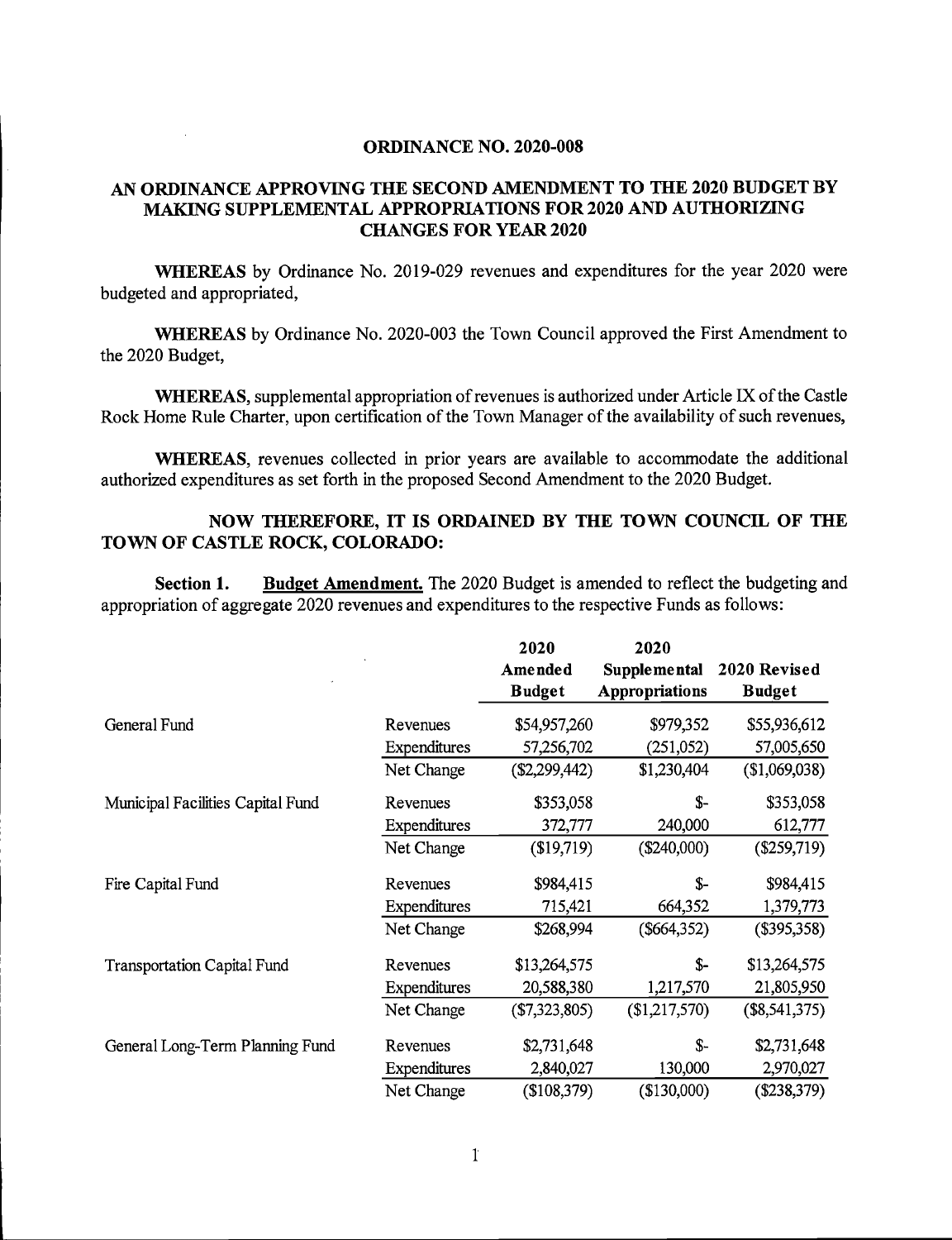|                           |              | 2020              |                |                 |
|---------------------------|--------------|-------------------|----------------|-----------------|
|                           |              | Amended           | Supplemental   | 2020 Revised    |
|                           |              | <b>Budget</b>     | Appropriations | <b>Budget</b>   |
| Water Fund                | Revenues     | \$24,432,102      | $S-$           | \$24,432,102    |
|                           | Expenditures | 37,918,659        | 774,220        | 38,692,879      |
|                           | Net Change   | (\$13,486,557)    | $(*774,220)$   | (\$14,260,777)  |
| Water Resources Fund      | Revenues     | \$32,206,582      | $S-$           | \$32,206,582    |
|                           | Expenditures | 67,511,140        | 107,358        | 67,618,498      |
|                           | Net Change   | (\$35,304,558)    | (\$107,358)    | (\$35,411,916)  |
| Stormwater Fund           | Revenues     | \$5,501,412       | \$4,500,000    | \$10,001,412    |
|                           | Expenditures | 10,514,727        | 6,360,181      | 16,874,908      |
|                           | Net Change   | (\$5,013,315)     | (\$1,860,181)  | $(\$6,873,496)$ |
| Wastewater Fund           | Revenues     | \$15,139,479      | $S-$           | \$15,139,479    |
|                           | Expenditures | 20,432,375        | 188,424        | 20,620,799      |
|                           | Net Change   | (\$5,292,896)     | \$188,424      | $(\$5,481,320)$ |
| Development Services Fund | Revenues     | \$6,982,768       | $S-$           | \$6,982,768     |
|                           | Expenditures | 6,749,275         | 351,052        | 7,100,327       |
|                           | Net Change   | \$233,493         | (\$351,052)    | \$117,559       |
| Total                     | Revenues     | \$156,553,299     | \$5,479,352    | \$162,032,651   |
|                           | Expenditures | 224,899,483       | 9,782,105      | 234,681,588     |
|                           | Net Change   | $($ \$68,346,184) | ( \$4,302,753) | (\$72,648,937)  |

Section 2. Amendment. This Ordinance shall constitute the Second Amendment to the 2020 Budget adopted by Ordinance No. 2019-029, as amended by Ordinance No. 2020-003.

Section 3. Severability. If any clause, sentence, paragraph, or part of this ordinance or the application thereof to any person or circumstances shall for any reason be adjudged by a court of competent jurisdiction invalid, such judgment shall not affect the remaining provisions of this ordinance.

Section 4. Safety Clause, The Town Council finds and declares that this Ordinance is promulgated and adopted for the public health, safety and welfare and this Ordinance bears a rational relation to the legislative object sought to be obtained.

APPROVED ON FIRST READING this 7th day of July, 2020 by a vote of 7 for and 0 against, after publication in compliance with Section 2.02.100.C of the Castle Rock Municipal Code; and

PASSED, APPROVED AND ADOPTED ON SECOND AND FINAL READING this 21st day of July, 2020, by the Town Council of the Town of Castle Rock by a vote of  $\bullet$  for and  $\bullet$  against.